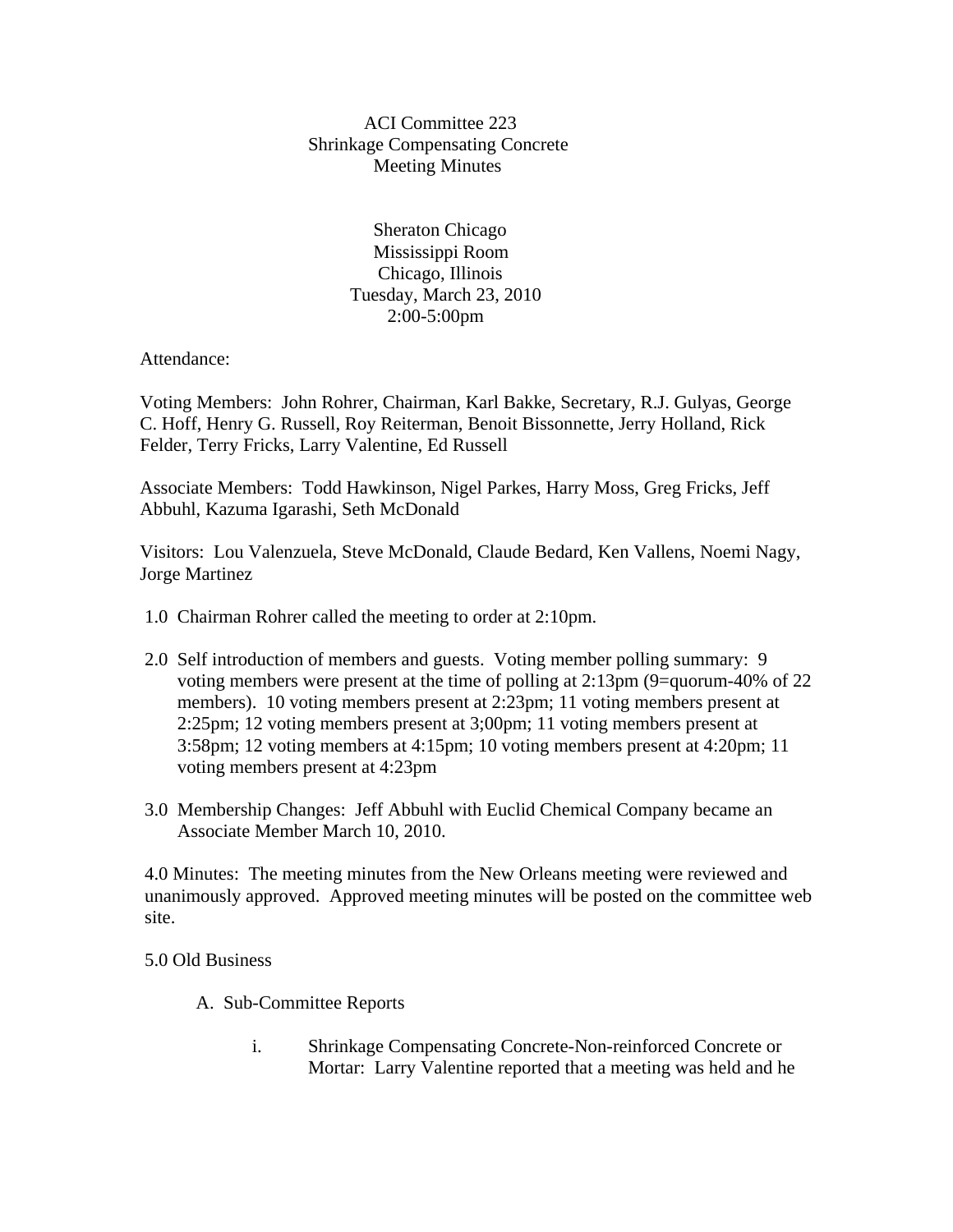committee is moving forward on three primary areas, 1. Fiber reinforcement, 2. Non-shrink grouts, and 3. Limiting shrinkage.

- ii. Shrinkage Compensating Concrete Construction: Karl Bakke reported that a meeting was held just before the main committee. Five subcommittee members and two guests attended. The subcommittee continued work on the shell outline for the "Shrinkage Compensating Concrete Construction Checklist-Appendix XX". The intent is to continue development for inclusion in the next document revision. Meeting minutes will be posted to the committee web site.
- iii. Sustainability: Discussion on sustainability was tabled until the next meeting.
- iv. TAC final primary comments resolution-SEE SUMMARY **BELOW**

6.0 New Business: No time allowed for new business due to resolution to the 223 Committee responses of TAC final primary comments.

7.0 Presentations: No time allowed for presentations due to resolution to the 223 Committee responses of TAC final primary comments.

Summary of votes made during the meeting for responses to TAC primary comments (voted responses to be posted on the web site):

| ITEM No. | <u>VOTE Affirmative-Negative-Abstain</u> |
|----------|------------------------------------------|
|          |                                          |
| 33       | Approved 9-0-0                           |
| 34       | Approved 10-0-1                          |
| 36       | Approved 11-0-0                          |
| 38       | Approved 11-0-0                          |
| 39       | Approved 10-0-1                          |
| 40       | Approved 10-1-0                          |
| 41       | Approved 11-0-0                          |
| 43       | Approved 11-0-0                          |
| 44       | Approved 11-0-0                          |
| 45       | Non-persuasive 11-0-0                    |
| 50       | Approved 11-0-0                          |
| 51       | Approved 12-0-0                          |
| 52       | Approved 12-0-0                          |
| 53       | Approved 9-1-2                           |
| 54       | Approved 12-0-0                          |
| 55       | Approved 12-0-0                          |
| 57       | Approved 11-0-1                          |